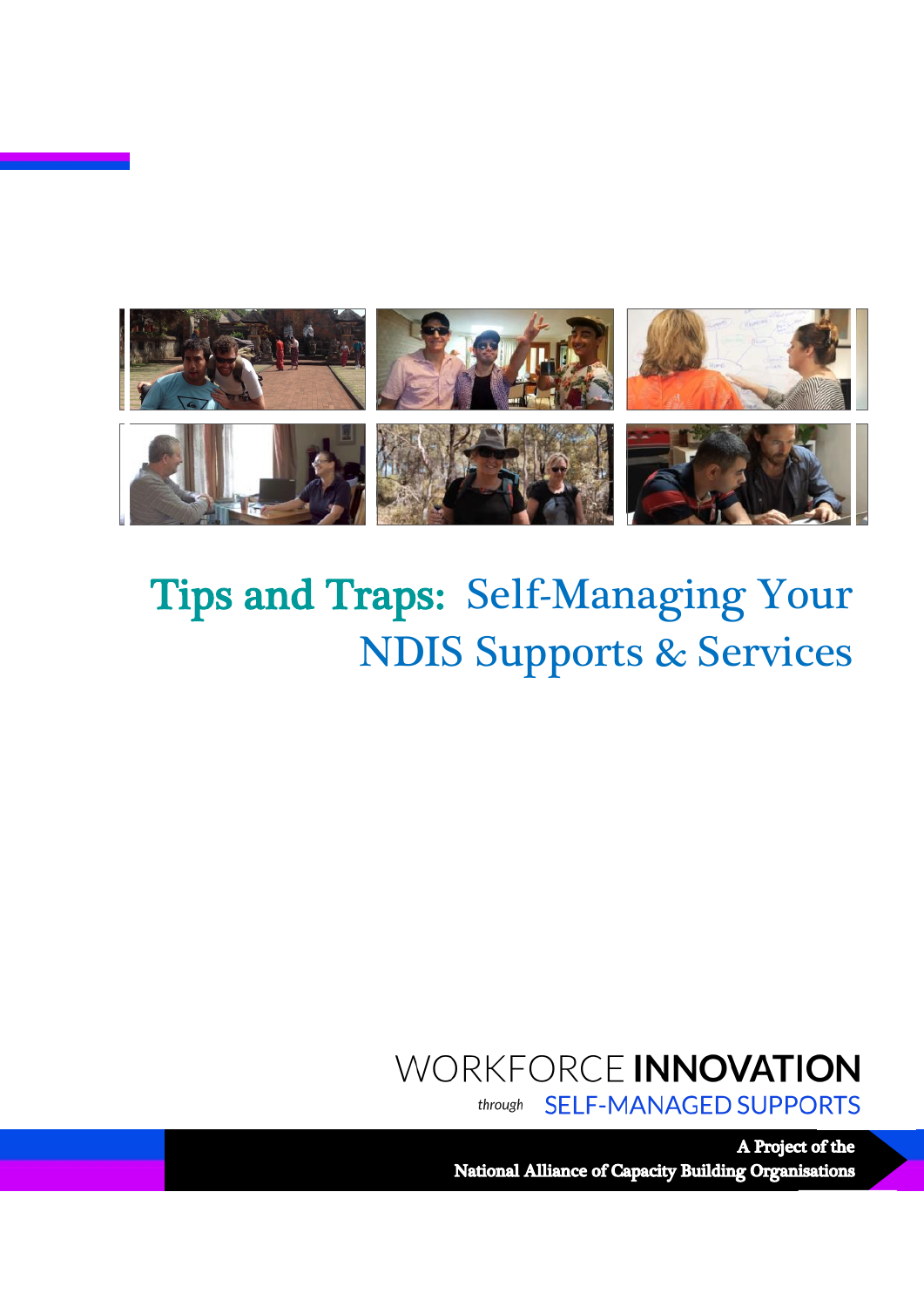# Self-Managing your NDIS Supports and Services

Self- managing your supports and services is the ultimate way that you can have choice and control to help you achieve the goals set out in your NDIS Plan.

Some of the great benefits to self-managing your funding include being able to:

- Design, direct and organise your own services and supports in line with the goals that have been funded in your plan.
- Purchase supports and services from a range of providers and organisations in your local community that are not registered with the NDIA.
- Directly employ someone who you know and trust.
- Be creative and flexible about the type of services you purchase that will help you achieve your goals.
- Have more choice and control over the supports and services you engage.
- Get the best value for money from your NDIS plan.

As a self-manager the different ways that you can buy supports and services to help you achieve the goals set out in your NDIS Plan include:

- Directly employing your own staff
- Engaging self-employed contractors who have an Australian Business Number (ABN)
- Using the ATO Statement by Supplier form for people who do not have an ABN, to make small one-off purchases for services that you are able to support, to justify not withholding payment to the supplier for supports delivered (conditions apply)
- Buying products and services from shops, charities, small not-for-profits, sole traders, or any other type of business.
- Using a host agency to share-manage your funding
- Using online Hiring Platforms
- Hiring registered NDIS service providers

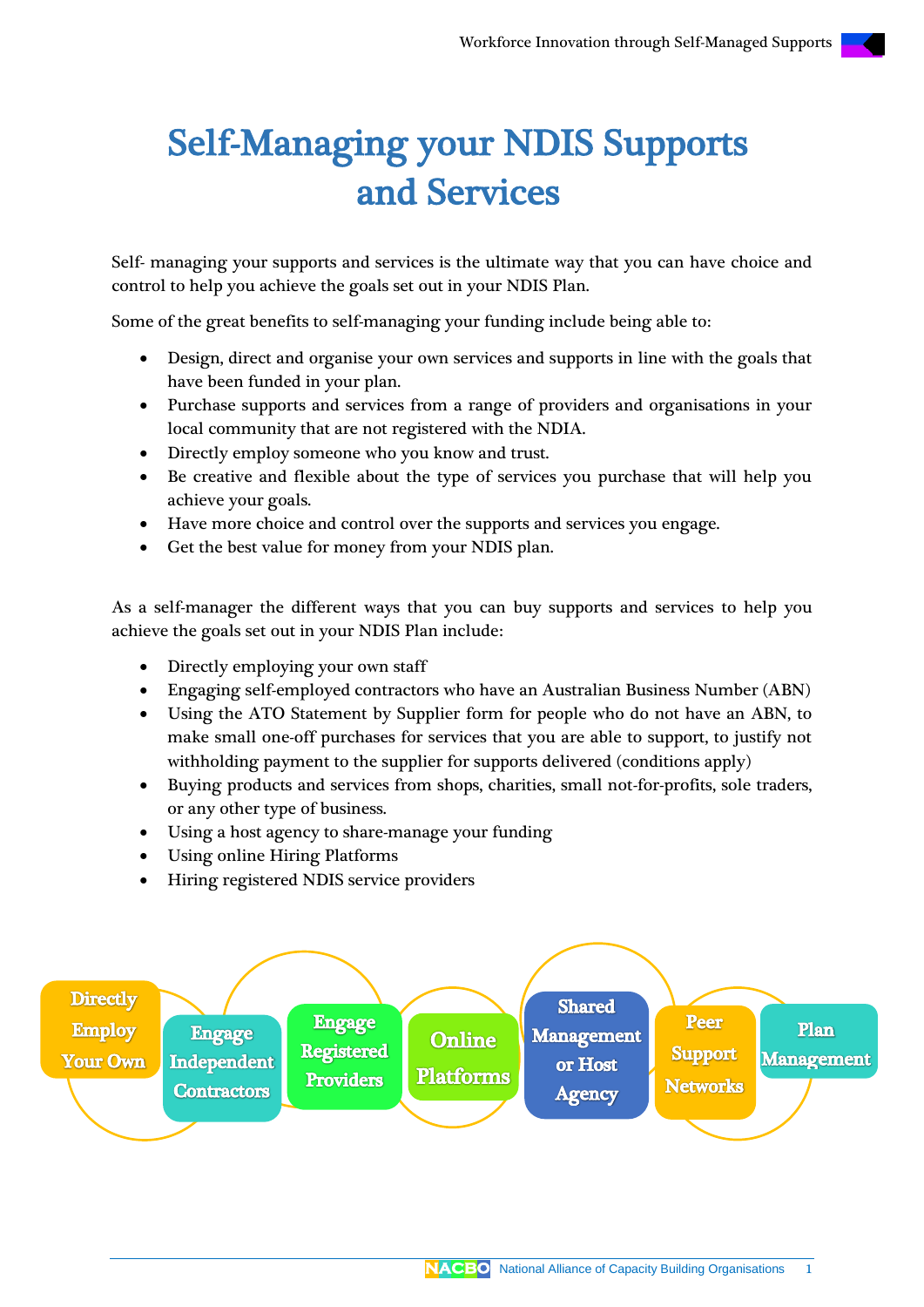### DIRECTLY EMPLOYING YOUR OWN STAFF

You can choose to employ your own support workers; however, you need to be aware that there are legal responsibilities that come along with being an employer such as:

- Recruiting and training your staff
- Withholding staff tax and paying it to the ATO
- Withholding and paying superannuation
- Making sure that you have workers compensation and other insurances
- Negotiating the rate of pay and conditions and ensuring compliance with the Social, Community, Home Care and Disability Services Award 2010 or other relevant award
- Paying wages on the due date, and giving out group certificates at the end of the financial year
- Following work health and safety obligations
- Making sure your workers have a current National Police Clearance, as well as a Working with Children/Working with Vulnerable People Screening checks if required.

There are some great online resources where you can find out more information about directly engaging your own supports:

<https://www.ndis.gov.au/html/sites/default/files/Directly-engaging-my-own-staff.pdf>

[https://www.myplace.org.au/downloads/MyPlace\\_EngagingBooklet\\_Web.pdf](https://www.myplace.org.au/downloads/MyPlace_EngagingBooklet_Web.pdf)

[http://waindividualisedservices.org.au/wp-content/uploads/2017/10/Engaging-Your-Own-](http://waindividualisedservices.org.au/wp-content/uploads/2017/10/Engaging-Your-Own-Supports-Accessible.pdf)[Supports-Accessible.pdf](http://waindividualisedservices.org.au/wp-content/uploads/2017/10/Engaging-Your-Own-Supports-Accessible.pdf)

<http://pearl.staffingoptions.com.au/Article/Index/1011>

[https://www.fairwork.gov.au](https://www.fairwork.gov.au/)

### ENGAGING INDEPENDENT CONTRACTORS

You can choose to buy supports and services from independent or self-employed contractors.

An independent or self-employed contractor is a person(s) who has their own business, will have an Australian Business Number (ABN) and are usually responsible for managing their own insurance, tax and superannuation. Independent contractors can set their own fees and charges and can say when they are able to work for you.

Private speech therapists, occupational therapists, cleaners and support workers are a few examples of contractors that you can buy supports from if you self-manage your NDIS plan.

### ENGAGING REGISTERED PROVIDERS

You can choose to buy supports and services from registered NDIS providers to help you to achieve the goals set out in your NDIS Plan. If you self–manage your NDIS plan, registered providers will give you an invoice after the support has been provided and you can pay them directly from funding allocated in your NDIS plan.

Registered NDIS providers need to comply with certain rules to make sure people are safe and get high quality supports. The rules are set out in the NDIS Quality and Safeguarding Framework that will be monitored by The NDIS Commission,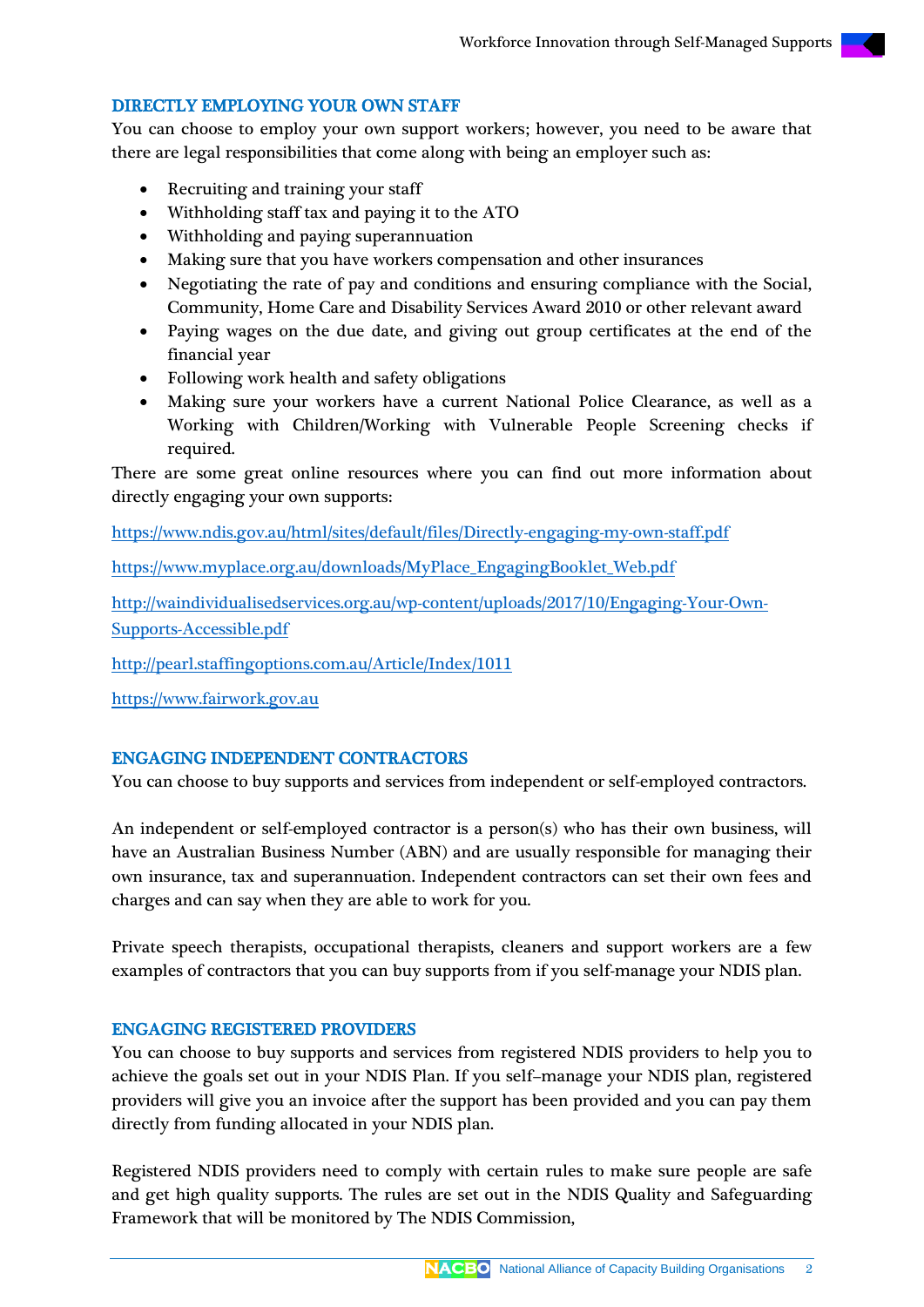[https://www.ndiscommission.gov.au](https://www.ndiscommission.gov.au/) a new independent agency that is now rolling out across states and territories.

#### ONLINE HIRING AND CONNECTING PLATFORMS

There are some excellent, simple online platforms that use technology to help you to find, hire and manage your support workers. Online platforms use different ways to hire, link you to, or engage support workers - some use independent contractors, whereas others will directly employ staff through their agency. Online hiring platforms need to be registered as providers in each local state, so before you hook up with an online hiring platform, make sure that they are registered in your state or territory and understand how they will engage your support workers.

#### SHARED MANAGEMENT OR HOST AGENCY ARRANGEMENTS

A shared management or host agency arrangement enables you to self-manage your supports and services with the backup of an organisation that can assist you with the tasks of self-management such as pay roll, superannuation, Workers Compensation, ATO requirements. A host agency can also assist you to recruit, coordinate and help with training your staff for a fee that you can negotiate with them.

#### PEER SUPPORT NETWORKS

Peer Support Networks are a great place to get information and support from people who have knowledge and experience about the NDIS. People who choose to self-manage their supports often find a point of connection through peer support networks to get information that can help to navigate the NDIS systems and processes. Peer Connect is a website that has lots of useful information with links to Peer Support Networks operating in your local area: [https://www.peerconnect.org.au](https://www.peerconnect.org.au/)

#### Local Facebook Groups

There are lots of new Facebook groups being set up and run by people who are selfmanaging where you can get support.

#### Facebook Groups

- <https://www.facebook.com/groups/WaFamiliesSupportWorkersNetwork/>
- <https://www.facebook.com/groups/896104837175411/>
- <https://www.facebook.com/groups/896104837175411/>

#### PLAN MANAGEMENT

Plan-management is another way that you can self-direct your supports and services to help you achieve the goals stated in your plan. You can choose to have a Plan Manager and the NDIS will pay for this support which will be a separate line item in your plan. Your Plan Manager can pay staff, providers and contractors on your behalf. A Plan Manager needs to be registered with the NDIS but any supports and services that you choose are not required to be registered providers. As a Self- Manager you set the price for your supports and services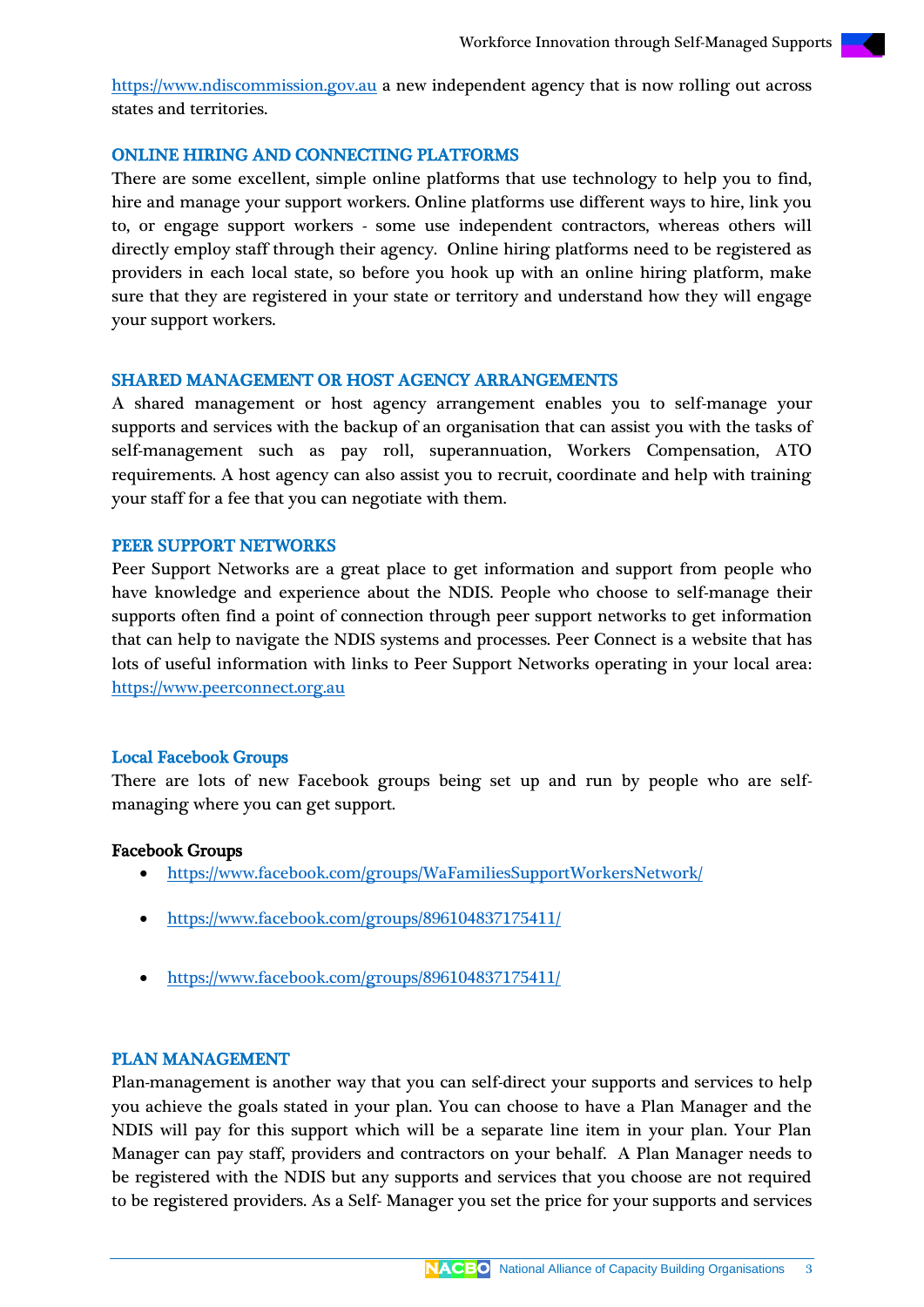and price caps do not apply, however Plan Managers can't pay more than the NDIS sets in the price guide.

# Tips and Traps: Self-Managing your NDIS Supports and Services

Having NDIS funding to engage your own supports and services means that you have control and 'purchasing power'. There are many businesses, independent contractors and providers that will warmly welcome you as a customer and this puts you firmly in the driver's seat. You can negotiate prices and if you're not happy with the service that is provided you can go somewhere else.

# TIPS:

- Employing your own staff can be a big change for people who have been used to having support workers directly from a service provider. However, you do not have to do everything yourself, you can delegate many of the admin and day-to-day management tasks, e.g. you can pay a bookkeeper to handle a lot of the administrative responsibilities: payroll, tax, workers compensation, superannuation, insurances.
- You might want to consider engaging contractors and organisations in your local community; people in your neighbourhood often offer a more personal touch and are likely to want to get to know you well to secure repeat business. This can help you to build a network of local supporters, as well as create new opportunities for you to get to know more people in your neighbourhood.
- Some suppliers may not be required to quote an ABN if they meet certain criteria. You might consider this if, for example, you want a simple one-off service from a person who lives in your neighbourhood. You can ask the Supplier to provide you with a Statement by Supplier form for your records:

<https://www.ato.gov.au/forms/statement-by-a-supplier-not-quoting-an-abn/> .

- Hiring the right employee, contractor or service provider to assist you to achieve your goals is important. You need to make sure they are the right match for you and that you are confident they are the right person/service to work with you. Make sure you do reference checks or get someone else to do them for you, as people will be coming into your home. Do your research, ask friends allies and peer support networks about who they use and whether they would recommend the person or service. Look out for good testimonials about the skills and qualities of supports and service providers.
- Getting the right support staff in place and building your team of workers who you can trust and get to know well is extremely important. Good support workers are like hot property – they go fast! Look after and acknowledge your team; consider providing small incentives and/or fund training and development opportunities to help them to build their skills.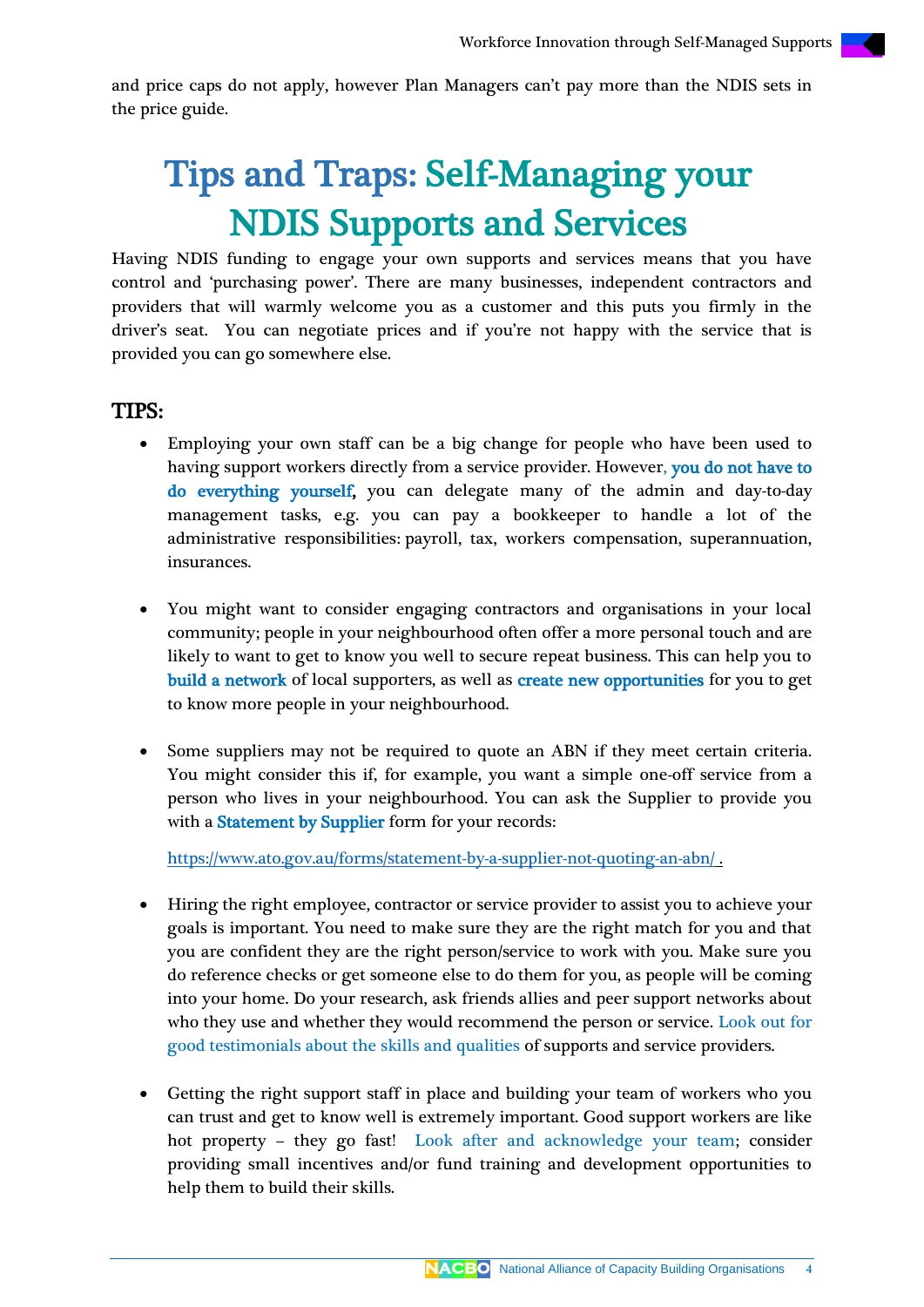Developing a simple service agreement is useful, you can have either a written or verbal contract which states what service will be provided to you and how the supports will be provided and paid for. Your contractor or provider may have their own standard service agreement, or you can create your own. Here is a sample model service agreement:

[https://providertoolkit.ndis.gov.au/sites/g/files/net3066/f/samplemodelserviceagreeme](https://providertoolkit.ndis.gov.au/sites/g/files/net3066/f/samplemodelserviceagreementv2.0.pdf) [ntv2.0.pdf](https://providertoolkit.ndis.gov.au/sites/g/files/net3066/f/samplemodelserviceagreementv2.0.pdf)

- Don't be afraid to reach out and seek advice; whether it's a friendly tip from a peer, professional advice from an accountant or support from a host provider. Asking for help when you need it can be very useful in building a network of people who you engage to assist you to think through any issues that arise and who may take on delegated roles.
- Having a go-to person(s) in your corner is useful, as sometimes things don't always go according to plan, e.g. if a support worker does not match well with you and you need to let them go. These are often difficult conversations and it may be useful at these times to seek out support from a knowledgeable peer support coordinator or a host agency.
- If you want to self-manage your funding but are not sure if you're ready for that task, you can ask for support in your NDIS plan to develop the skills you need. You don't have to self-manage all your funding, you might want to choose to self-manage one part of your NDIS support budget in your plan. This is a great way to start and help you build skills and confidently manage future supports and services.

# TRAPS:

- Self-management does come with responsibilities and you need to be able to show that your NDIS funding is being spent and managed properly. You should set up a separate bank account for NDIS funding, this will make it easier for you to see what money is coming in and what payments are going out, as well as accounting for your spending. The NDIA do undertake random payment testing so you need to get yourself organised if you self-manage. Invoices, receipts, pay slips and bank statements need to be kept for five years. You can store records online or anywhere that is safe and easy to access that works for you.
- The NDIS Portal can take time to understand and be frustrating to navigate, but the good news is that the NDIA is constantly working on improving the portal, so it will get better and easier over time.
- For every worker that you engage, you need to look at the specific working arrangement and decide whether that person is an employee or a contractor.
- To help you work out whether your worker or provider is an employee or contractor for tax and superannuation purposes go to the ATO website: